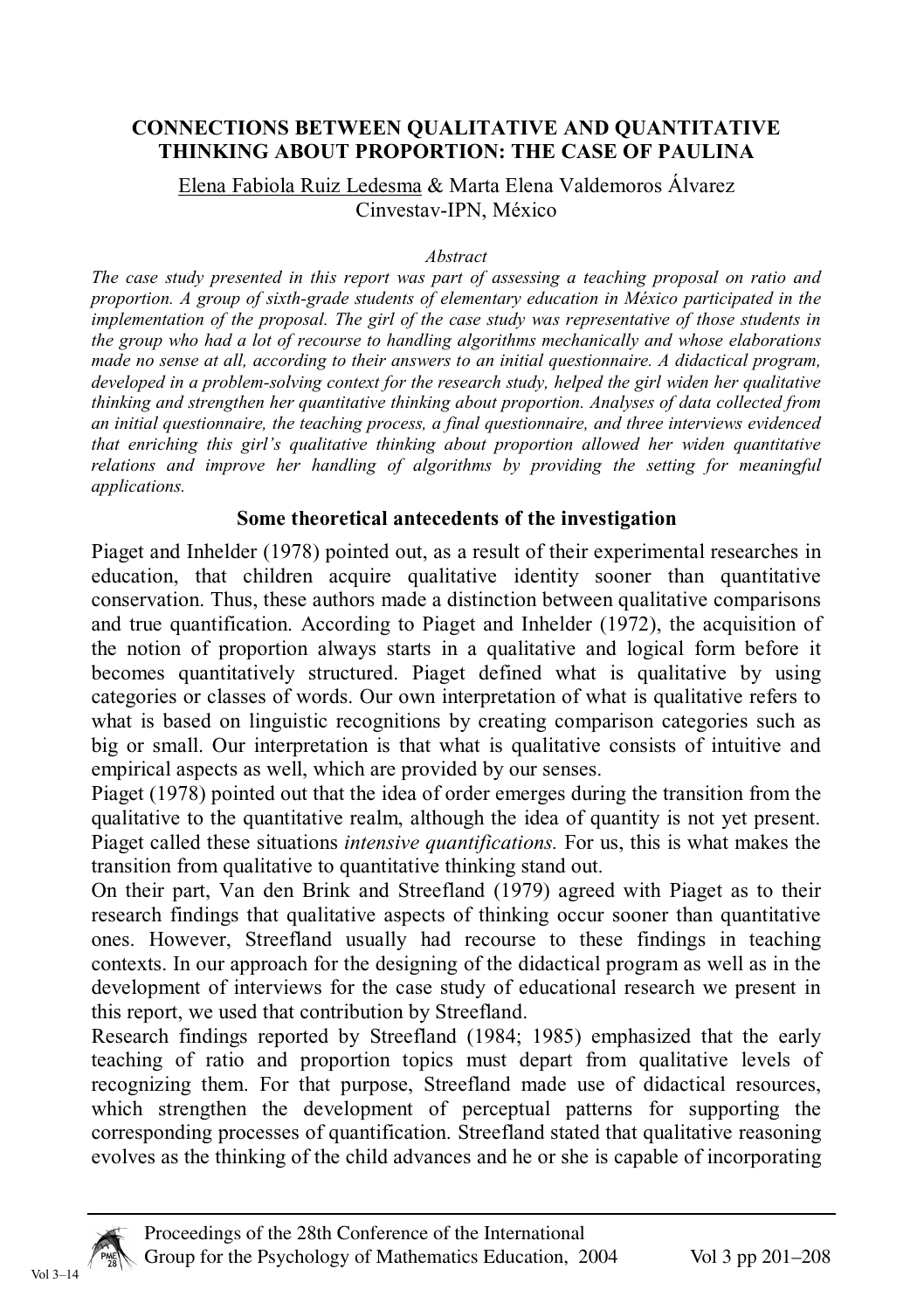more elements for an analysis, which will allow him or her to consider different factors simultaneously.

Thus, since Piaget and Streefland took into account qualitative and quantitative thinking about proportion exhibited by their subjects under research, the rationale for our case study was strongly based on Piaget's and Streefland's findings. We based the didactical approach developed for our research on Streefland's realistic mathematics approach.

Hart (1988) and her collaborators had reported results of their research studies on proportional thinking as well. They found out that most students who participated as subjects in their researches considered that it was difficult to solve mathematics problems that involved proportion. However, Hart and her team analyzed collected data and evidenced that younger students as well as pupils in secondary school with less success had a certain sense of "what is seen right" or of "what seems to be a distortion." Hart designated the latter as a regulation from "common sense," which we recognized as intimately involved in "qualitative thinking." Moreover, Hart pointed out that the most advanced level of proportional thinking occurred in those subjects who had already constructed certain concepts.

We based the didactical context of our research on realistic mathematics education referred to by Streefland (1993). Realistic mathematics education has become a theory since reality is, in first instance, a source of information and the context for the application of teaching models, schemata, and notations—school productions that have an influence in social practice. This theory favors the development of research and practice of the teaching and learning of mathematics. Analogously, according to this realistic theory it is essential to link students' learning periods by resorting to the "strategy of change in perspective," which is characterized by the exchange of part of the information in the problem-situation being approached. Consequently, the possibilities for the reconstruction and production of problems become explicitly recognized by students, without losing their multifaceted conceptual richness.

# **Research problem**

The case study we present in this report was part of a research study carried out for a doctoral dissertation (Ruiz Ledesma, 2002). Previously, other aspects and activities of that research have been presented and reported in various communications. The case study of our research is about a girl, Paulina, who solved ratio and proportion problems by having recourse to algorithms which made no sense and had no meaning at all  $1$ 

<sup>1</sup> According to Benveniste (1971), meaning is a "dictionary entry" and "a universal semantic category"; and sense is a semantic content, which is associated to particular constructions of language, it does not shape universal categories and usually keeps a close relation to specific modes of articulating them. Moreover, it is proper to emphasize that there is not a chronological sequence, or of precedence, in the development of sense and meaning. They are different semantic components, which complement each other.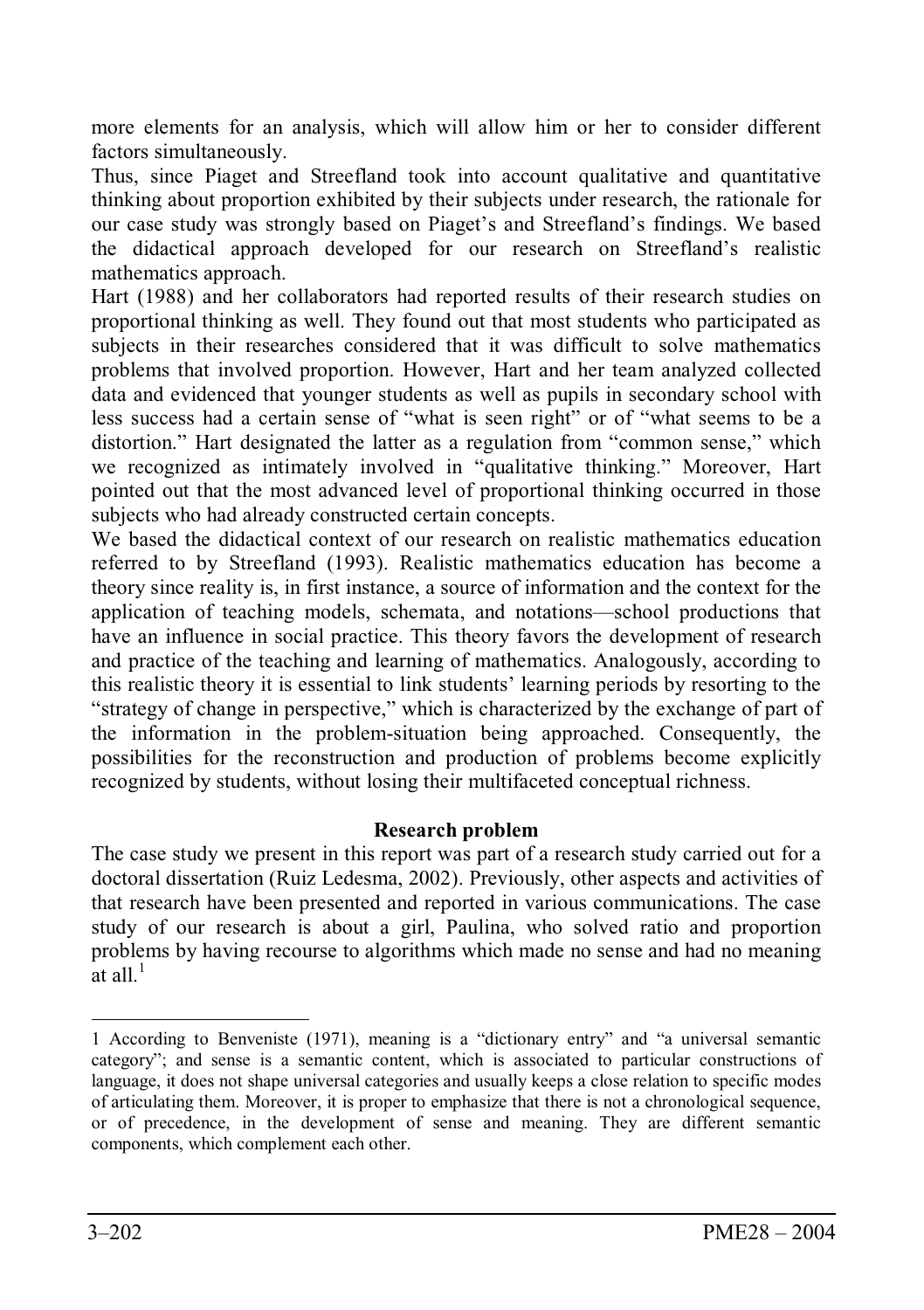We designed a teaching proposal embedded in this situation, with the aim of strengthening her establishing of solid connections between qualitative and quantitative thinking about proportion, so that she could improve her handling of algorithms by situating them into meaningful applications. The following question guided our research about Paulina's case.

# **Research question**

Does the extensive handling of qualitative aspects of ratio and proportion allow the student to widen quantitative relationships of these concepts as well as to improve the handling of her algorithms?

# **Hypothesis**

Enriching Paulina's qualitative thinking—by using integrated verbal categories, recognizing the compensations posed between these categories, and involving the corresponding empirical and perceptual data—favors the significance processes she has developed by using algorithms for solving ratio and proportion problems.

# **Methodology**

The research process of the case study of Paulina included integrating results from analyses of data collected from (a) her answers to an initial questionnaire, (b) a teaching program designed under a constructivist-didactical approach, (c) a final questionnaire, and (d) interviews of "didactical nature." The interviews with Paulina were based on results presented by Valdemoros (1998). The research instruments were tested in a pilot study of a one-year school cycle and definitively implemented during a ten-month period of fieldwork. In this case-study report we present relevant examples of the use of the research instruments.

The initial questionnaire was applied to collect evidence of qualitative thinking about proportion. The tasks included in this questionnaire did not involve the use of quantities for their solution: it comprised comparison activities that allowed the student recognize similarity relationships between figures.

Figueras, Filloy, and Valdemoros (1987) defined *model* as a collection of teaching strategies which include meanings—of both technical and common languages—, didactical treatments, specific modes of representation, and their interrelations. In the didactical program, according to that definition, we designed several situations associated to "teaching models" so that Paulina could link her qualitative and quantitative thinking processes on proportion. We worked with those models at different stages of the research experiment, similarly to what Streefland (1993) pointed out in his realistic theory as to the "change strategy in perspective:" We created a model and tried to get the best out of it in the light of an idea, so that we could retake it and use it for another idea.

Twenty-nine students of sixth-grade of elementary education in México, who were eleven years old, solved the initial questionnaire. We chose Paulina for a case study because she was representative of those students who, in the initial questionnaire, had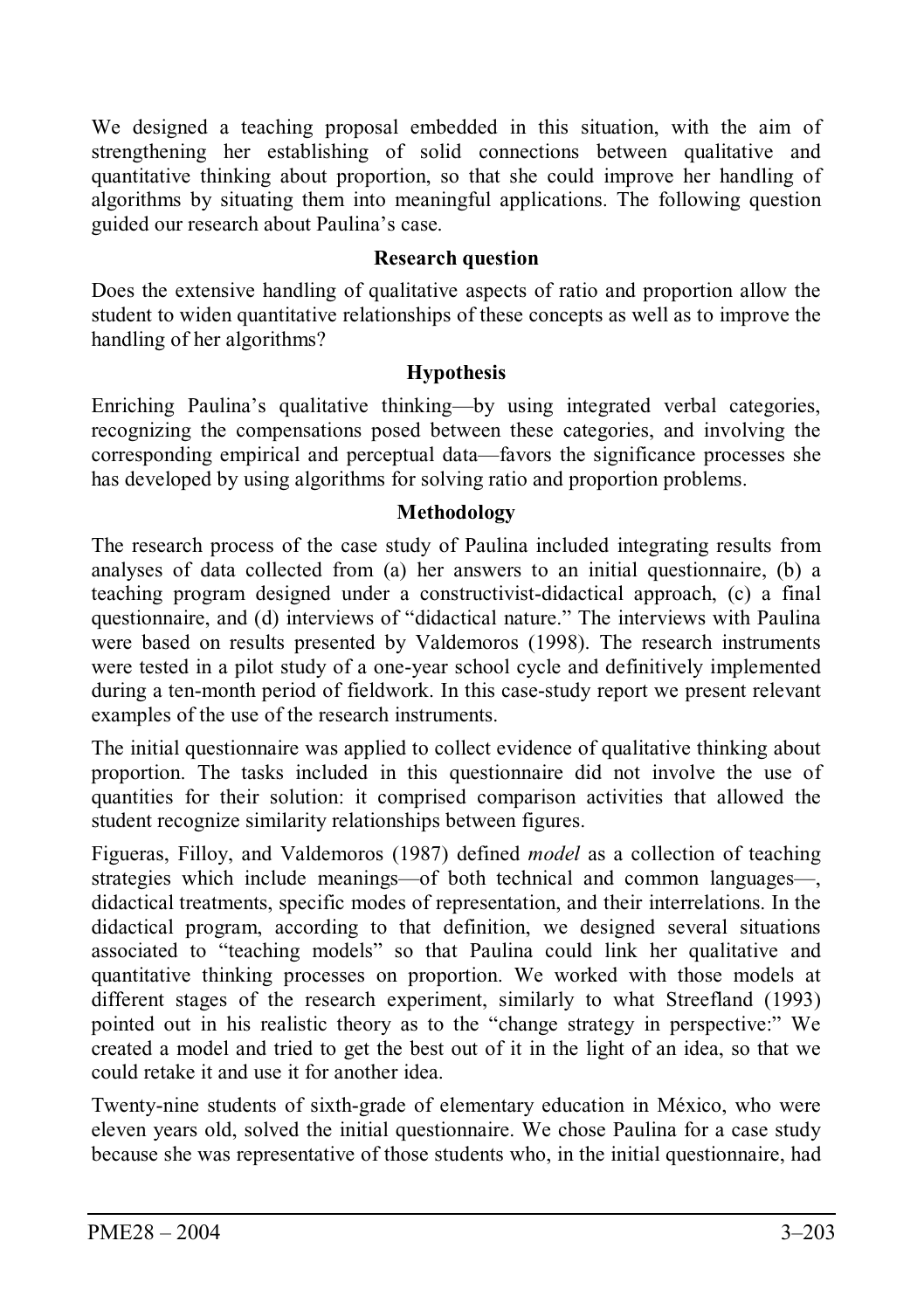a lot of recourse to handling algorithms that made no sense and who simultaneously exhibited few elaborations in the qualitative context. Throughout the development of the teaching experience, Paulina exhibited enrichment of her qualitative thinking and, in spite of making a lot of progress in the numerical context, she did not abandon the qualitative context of proportionality. She achieved a close harmony of both contexts.

# **Analysis of Paulina's progress by comparing her answers in the initial and in the final questionnaires**

The initial and final questionnaires were integrated by the same tasks, although their application had a different aim. The first questionnaire was applied for exploratory purposes, whereas the second one focused on evaluating the implementation of the teaching program. Eight months elapsed between the applications of both questionnaires: Thus, there was no influence of the first questionnaire on the students' answers to the second one.

In the initial questionnaire, Paulina exhibited a preference for using algorithms mechanically and very little work in the qualitative context. We observed that she almost did not use her common sense or visualization. From the thirteen tasks posed in the initial questionnaire, she solved nine of them correctly.

The first two tasks in the questionnaire were designed so that Paulina could give justifications of her answers by strongly resorting to qualitative appreciations and not taking into account explicit quantities associated to the given relationships of proportionality. We employed squared paper in the next three tasks of the questionnaire to favor a transition toward quantification. The remaining tasks in the questionnaire involved quantified situations of ratio and proportion. In these last tasks, we provided Paulina with certain numerical values and asked her for new values. In some of these tasks we used a table of numerical values as a mode of representation for the recognition of external and internal ratios. Now we present an analysis of two tasks Paulina answered incorrectly: task 1 and task 4.

In task 1, the drawing of a house was presented and the student was required to select the correct reduced sketching of the original drawing (see figure 1). Paulina selected a sketching that did not correspond to the original drawing and she argued that her choice resembled best the original drawing of a house. However, in the final questionnaire Paulina based her choice of the reduced drawing by having recourse to her intuition first and then by measuring each part of this drawing to obtain the ratios with corresponding magnitudes of the original drawing, although in her new explanation she mentioned again that "house C looks like Antonio's house" and added that "it is similar, that is, proportional" (see figures 1 and 2). Thus, we observed that, from the initial questionnaire to the final one, the expression "looks like" underwent a change of meaning for Paulina: she exhibited an understanding of the term "proportion" as the relationship of equivalence between two ratios (but she did not abandon her common sense, which was exploited throughout the teaching program). We can ascertain this based on other collected evidence: for instance,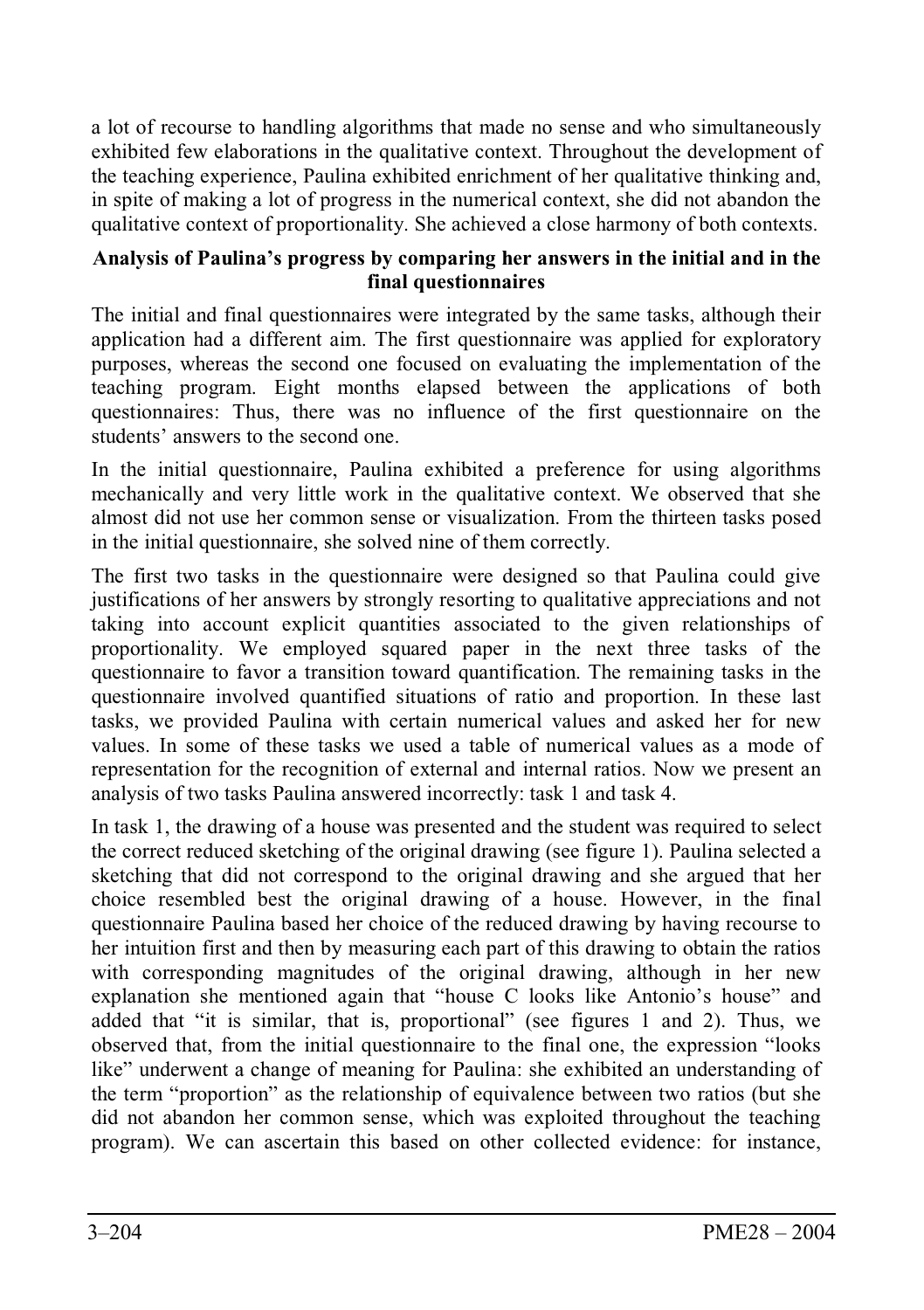Paulina did not solve correctly task 4 in the initial questionnaire, but she did in the final one. It is important to make the explanations she elaborated stand out in this research study; they are included in figures 4 and 5.



Figure 1. Task 1 of the initial questionnaire solved by Paulina.



Figure 2. Task 1 of the final questionnaire solved by Paulina.

 **Now, Mr. Escalante has been asked to make an amplification of the following original drawing. To the right, you can see a portion of the amplified drawing. Complete that amplification keeping the form of the original draw**   $\longleftrightarrow$ 

Figure 3. Task 4 in the initial and final questionnaires.

As shown in figure 4, Paulina completed the drawing but she did not notice that she had amplified it twice and not thrice. As seen from figure 5, Paulina showed the establishing of equivalence between two ratios that were obtained from comparing two corresponding magnitudes from the middle portion of the ship.

# **Analysis of Paulina's progress during the development of the teaching program**

The solution of different tasks employed during the development of the teaching program, such as comparison activities, involved using quantities. These activities allowed Paulina recognize—by using very intuitive terms such as reduction and amplification—similarity relationships between figures and she could enrich her qualitative thinking. We worked with those notions by referring to concrete situations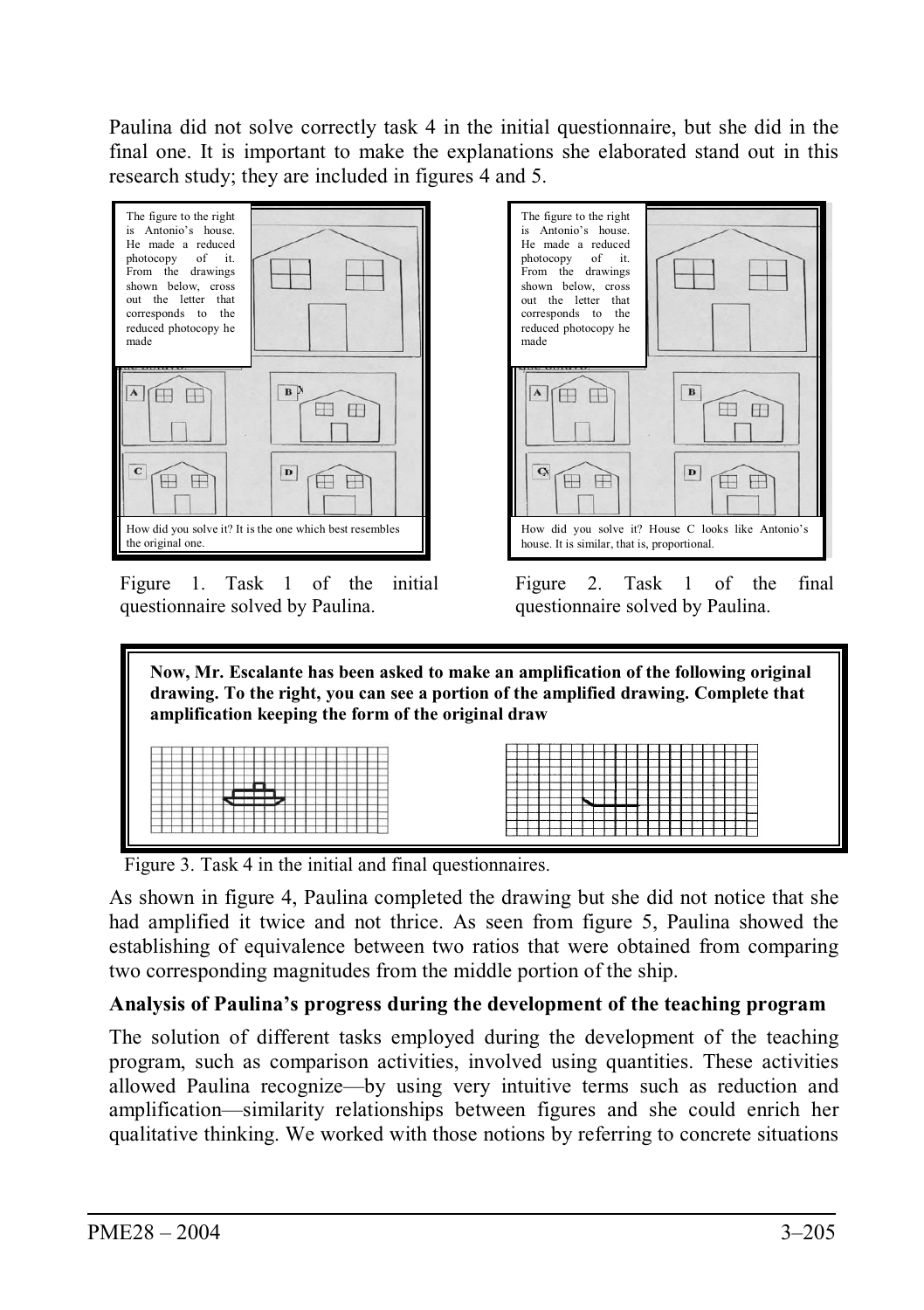of the type of the experience of reproducing a drawing to scale and of the idea of using a photocopier.



Figure 4. Task 4 solved by Paulina in the initial questionnaire.





The solution of different tasks employed during the development of the teaching program, such as comparison activities, involved using quantities. These activities allowed Paulina recognize—by using very intuitive terms such as reduction and amplification—similarity relationships between figures and she could enrich her qualitative thinking. We worked with those notions by referring to concrete situations of the type of the experience of reproducing a drawing to scale and of the idea of using a photocopier.

During the transition from qualitative to quantitative thinking, Paulina produced an ordering when comparing: she used the phrases "bigger than and smaller than". This finding agrees with what Piaget (1978) pointed out. Later on, Paulina took measures to make comparisons. First, she compared different objects by placing one figure over another and then by using a measure instrument. In terms stated by Freudenthal (1983), the resources exhibited by Paulina at this development stage of her thinking are called "comparers." After that, Paulina established relationships between magnitudes. She worked with natural numbers and employed fractions as well. Thus, at a very elementary level, she introduced herself to the field of rational numbers. The girl of this case study could designate a ratio as a relation between two magnitudes and a proportion as an equivalence relation between two ratios. This designation agrees with definitions given by Hart (1988).

When the working sessions ended, Paulina showed she had achieved a close relationship between her qualitative and quantitative thinking. This relationship implied the sense she made of her work in the numerical context, which was not revealed at the beginning of her work. Eventually, when the teaching experience ended and the final questionnaire was applied, Paulina's meanings and quantification processes had been enriched. Now she could use a technical language in the designation context. She achieved a generalization stage in which new situations related to ratio and proportion were favored.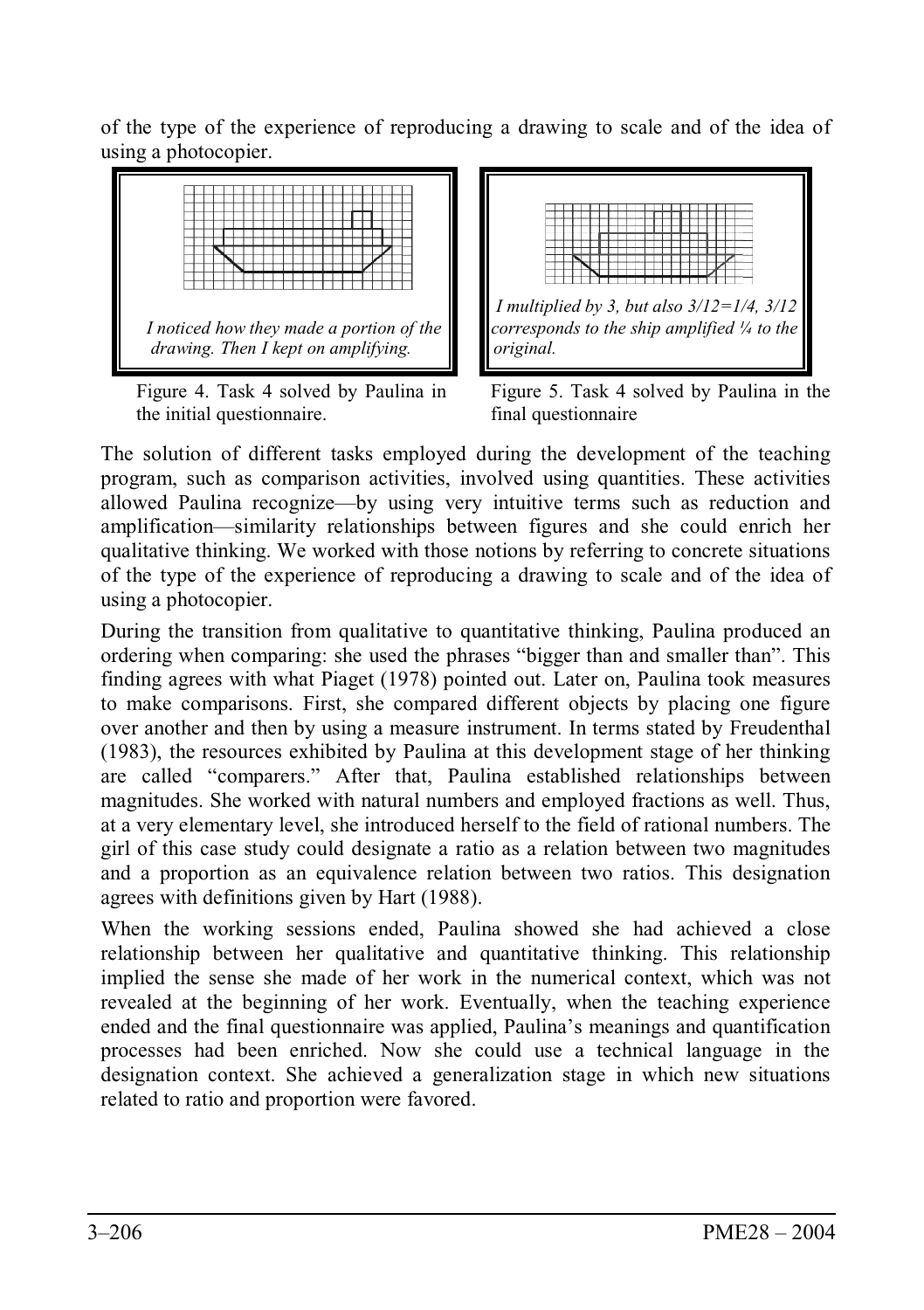# **Analysis of Paulina's progress during the interviews**

Paulina was interviewed in three different occasions, once a week, after the teaching program ended and the final questionnaire had been applied. The main purpose of the interviews was to asses the teaching program. The interviews consisted of asking Paulina to solve new tasks which aims were similar to those of the didactical program and of the questionnaires. Additionally, the development of the interviews gave feedback to Paulina.

With the first tasks we posed Paulina during the interviews, through her solution processes we could observe how she kept qualitative aspects to the light of having worked quantitative aspects, and how important it was for her to use visual images as well as her perception ability. Through the next tasks in the interviews, we also investigated how she handled numerical tables to recognize ratios and express these as fractions. During the interviews she exhibited her use of internal and external ratios, her transition from one symbolic system to another, and her posing of a situation where the use of proportions would be necessary to solve it.

This first interview was closely related to the Snow White and the seven dwarfs teaching model. Next, we show the development and analysis of that interview.

Paulina measured the length and the width of Snow White's wardrobe as well as the length and the width of each of the four drawings shown in the figure so that she could choose the required reduction. Once Paulina had chosen a wardrobe, she obtained the ratios between magnitudes of some of its parts and the corresponding parts of the original wardrobe. Now we show part of the interview with Paulina.<br>Interviewer: What did you base your choice of the dwarfs' wardrobe on?

Interviewer: What did you base your choice of the dwarfs' wardrobe on?<br>Paulina: I took measures and found out that wardrobe B is proported. I took measures and found out that wardrobe B is proportional to Snow White's because all their ratios are equivalent. (Paulina pointed to what she had written,  $"12/8 = 6/4 = 3/2."$ 

Interviewer: Will you please tell me how you obtained the ratios?<br>Paulina: By comparing measurements of Snow White's ward

By comparing measurements of Snow White's wardrobe with those of the dwarfs'. The numerator of each fraction measures certain part of Snow White's wardrobe: for instance, 12 is the length of the height, 8 is the length of the base, 3 is the length of one little window (she pointed to one of the drawings representing a decoration of the wardrobe), and 1.5 is the width of this little window. The denominators of the fractions are the measurements of the corresponding parts of the dwarfs' wardrobe. (The measurements Paulina mentioned are given in centimeters.)

Thus, Paulina established links to determine ratios based on taking measures. In another part of the same interview we could observe how she had recourse to her perception ability when she said, "Wardrobe A is too long, C is very wide, and D is very little. Although I did take measures, I noticed that those three wardrobes did not seem proportional to Snow White's."

Paulina exhibited that her handling of conceptual aspects was meaningful since she identified ratio as a relation and proportion as an equivalence relation between ratios. Moreover, we could notice that Paulina did not abandon the qualitative context, since she also used verbal categories and common sense to verify that her choice of the wardrobe was the right one. To this respect, she wrote that Snow White's wardrobe